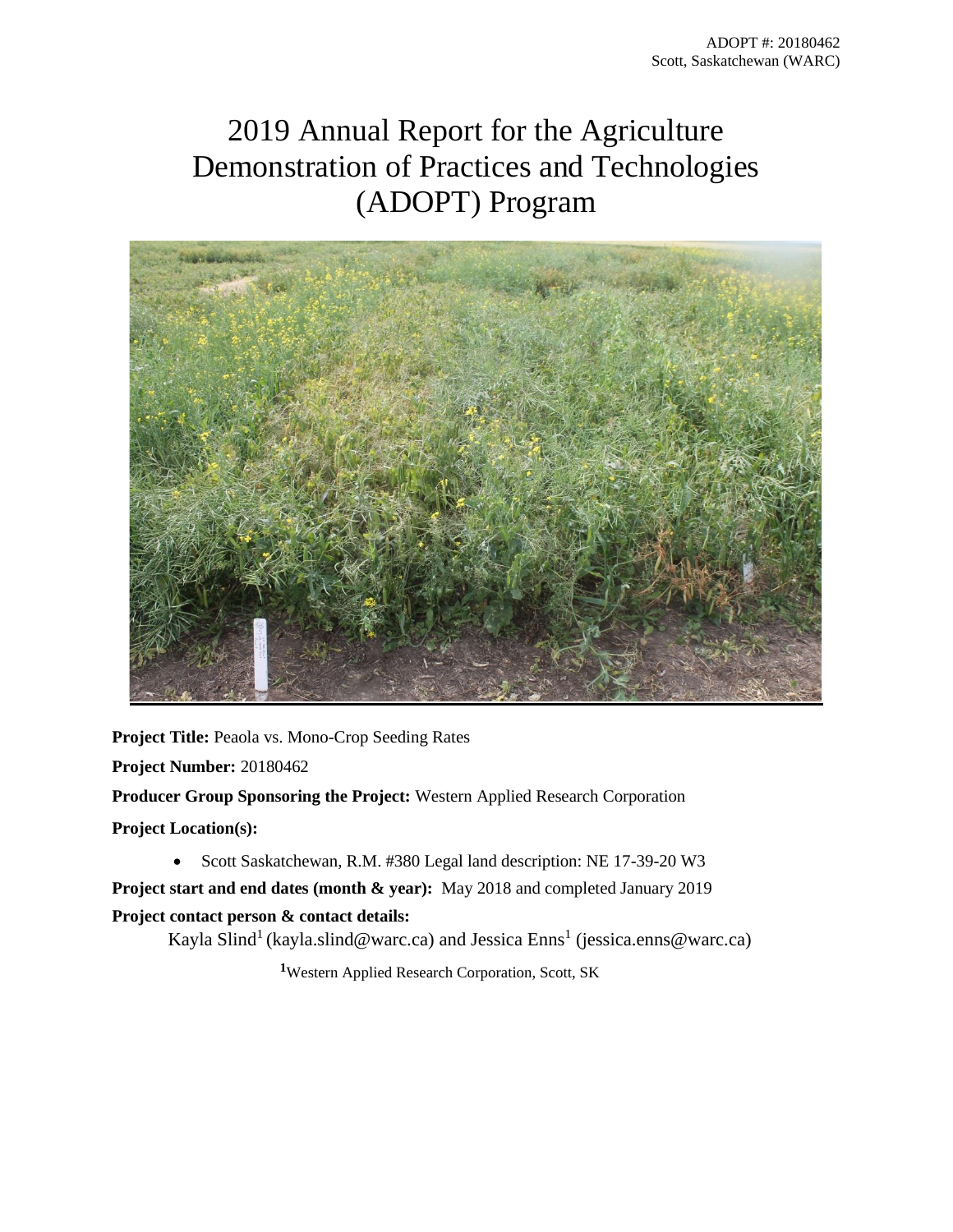#### **Objectives and Rationale**

#### **Project objectives:**

The objective of this trial was to evaluate how different seeding rates of pea and canola intercropped compare to their monocrops**.** This trial evaluated the new recommended seeding rates of canola and how they perform in intercropping compared to the canola monocrop. Lastly this project demonstrated the effect of one fungicide application versus no fungicide application on disease pressure in intercropping compared to monocrops.

#### **Project Rationale:**

While there are multiple research studies focused on intercropping peas and canola, or better known as "peaola", there is little to no consistency regarding seeding rate recommendations. This is one of the many concerns that have been addressed by producers. The previous research indicated that intercropping provides greater yields than monocrops but varies substantially regarding specific seeding rates. Higher disease pressure is one of the negatives attributes involved with intercropping peas and canola. Therefore, showing producers disease pressure at the different seeding rates can assist them in deciding which combination of canola and pea seeding rates best suits their farm. Essentially this project will demonstrate to producers a more precise, clear picture of multiple seeding rates and how disease pressure and yield is affected, along with how the new recommended (lower) seeding rates of canola can affect disease pressure and yield.

## **Methodology and Results**

#### **Methodology:**

The demonstration was arranged as a split-block design with four replicates and twelve treatments at Scott, SK 2019 (Table 1). The trial was split, for ease of spraying, into fungicide application versus non fungicide application, with seeded buffers of the canola monocrop  $(5 \text{ plants/ft}^2)$  separating the different canola seeding rates for maturity timings. Spring herbicide glyphosate and Aim EC were applied to improve early season weed control. Prior to seeding, spring soil samples were collected at three depth increments (0-15 cm, 15-30 cm and 30-60 cm) in order to determine fertilizer rate recommendations (Table A1). The trial was sown on wheat stubble using a Fabro knife-opener drill with 10-inch row spacing. The canola was seed placed, while the peas with the inoculant were side banded. A plugged run did occur when side banding the peas as the plot seeder is gravity fed not aeration resulting in easier plugging than typical. The readily-available weed bank in the field was used and hand weeding occurred due to inconsistent crop emergence. Insecticide applications were at the discretion of the location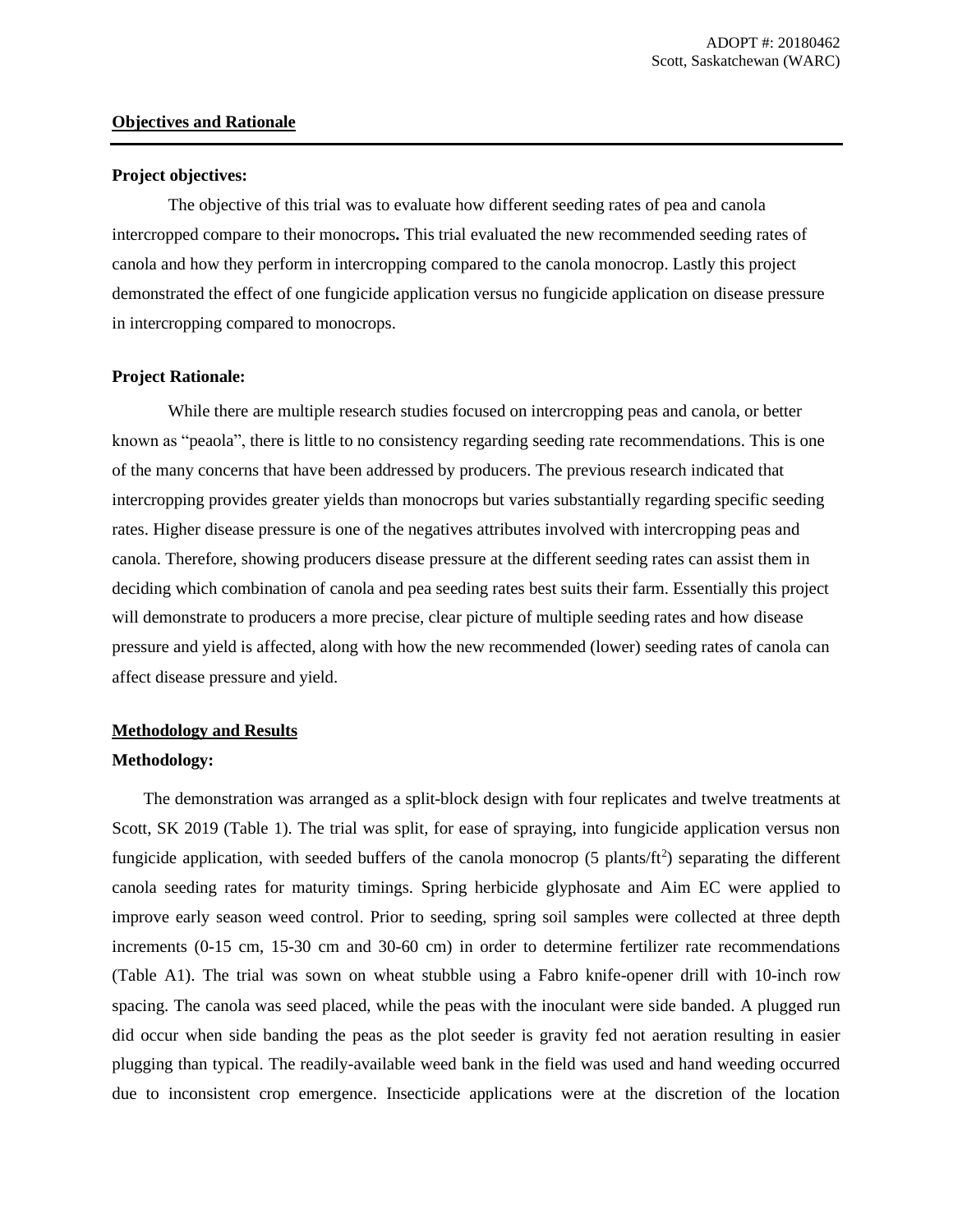manager and were not necessary in the 2019 growing season. Due to a cold wet fall delaying crop maturity the pea monocrop and the intercropping treatments were harvested on August  $29<sup>th</sup>$ , while the canola monocrop was harvested on October  $7<sup>th</sup>$ . Further details regarding treatment applications can be found in Appendix A1.

| <b>TRT</b>     | <b>Fungicide Application (Y/N)</b> | <b>Field Pea Seeding Rate</b><br>(plants/m <sup>2</sup> ) | <b>Canola Seeding Rate</b><br>(plants/ $m2$ ) |
|----------------|------------------------------------|-----------------------------------------------------------|-----------------------------------------------|
| 1              | Yes                                | 80                                                        | 0                                             |
| $\overline{2}$ | Yes                                | 0                                                         | 54                                            |
| 3              | Yes                                | 80                                                        | 54                                            |
| $\overline{4}$ | Yes                                | 80                                                        | 32                                            |
| 5              | Yes                                | 40                                                        | 54                                            |
| 6              | Yes                                | 40                                                        | 32                                            |
| $\overline{7}$ | No.                                | 80                                                        | $\theta$                                      |
| 8              | No                                 | 0                                                         | 54                                            |
| 9              | N <sub>o</sub>                     | 80                                                        | 54                                            |
| 10             | N <sub>o</sub>                     | 80                                                        | 32                                            |
| 11             | N <sub>o</sub>                     | 40                                                        | 54                                            |
| 12             | No                                 | 40                                                        | 32                                            |

**Table 1.** Demonstration treatment list of canola and pea seeding rates with fungicide application (Y/N) on the trial "Peaola vs. Mono-Crop Seeding Rates" in Scott, SK in 2019

## **Data Collection:**

Plant densities were determined by counting numbers of emerged plants on 2 x 1 meter row lengths per plot approximately four weeks after crop emergence. Disease ratings occurred prior to fungicide application, one week after fungicide application and two weeks after fungicide application. Disease ratings were based on disease percent coverage of the plant with  $0 =$  indicating no disease,  $1 =$ indicates  $\langle 25\%$  coverage, 2= indicates  $>25\%$  -  $\langle 50\%$  coverage, 3= indicates  $\langle 50\%$  coverage, 4 = indicates  $\langle 75\%$  coverage,  $5 =$  indicates plant death. There were 5 plants assessed per plot and the ratings were averaged to result in total disease rating per plot. The ratings were converted into a percentage by dividing the disease value by five and multiplied by 100. The field peas were assessed for both ascochyta blight and mycosphaerella blight, however, the dominant disease was mycosphaerella blight. The canola was assessed for sclerotinia stem rot. NDVI ratings were conducted using a handheld Greenseeker at the 2-3 leaf stage and 4-6 leaf stage in canola. Yields were determined from cleaned harvested grain samples and corrected to the required moisture content. Weather data was collected and recorded from an on-site station provided by FarmersEdge®. Long-term weather data was collected from Environment Canada.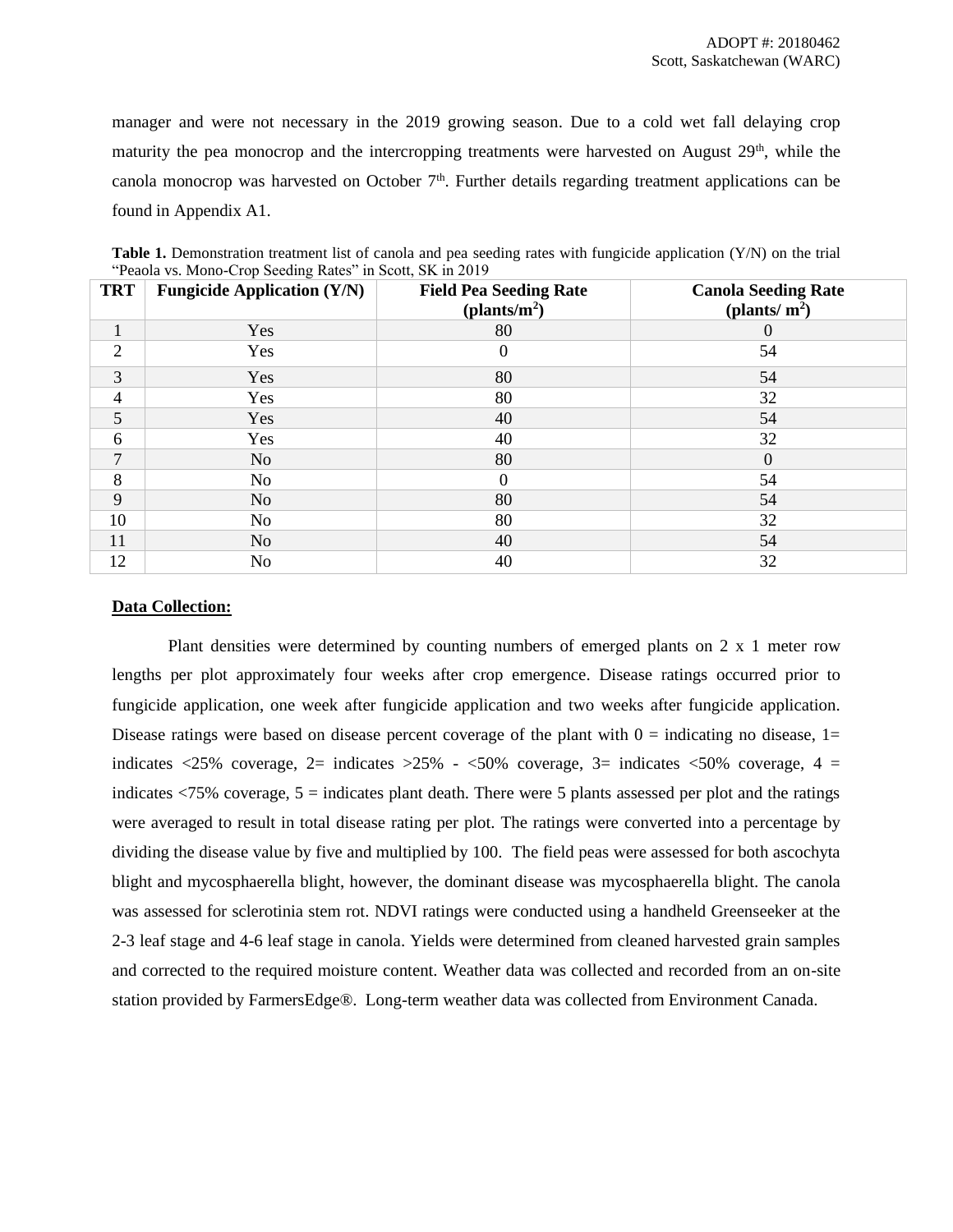#### **Growing Conditions:**

The 2019 growing season started out extremely dry in April with only 6.1 mm and continues into May with 12.7 mm of precipitation. June and July Scott received precipitation with 97.7 mm and 107.8 mm respectively. August was far below the long-term average with 18mm. Overall, when looking at the accumulated amount of precipitation in 2019 from April to September, there was 6.8 mm more than the long-term total. Throughout the growing season, April was only 0.4 °C warmer than the longer-term average at 4.2 °C. Overall, throughout the growing season the majority of the months were colder than the long-term average. May was 1.7 °C colder at 9.1 °C, July 1.2 °C below at 16.1 °C, and August 1.9 °C cooler at 14.4°C. June and September were within 0.1 °C of the longer-term average. Therefore, from April to September saw the average temperature ( $\degree$ C) drop from 12.4  $\degree$ C to 11.7  $\degree$ C.

**Table 3.** Mean monthly temperature, precipitation and growing degree day accumulated from April to September 2019 at Scott, SK

| Year<br>April                    |      | May   | June  | July  | August | Sept. | Average |  |  |  |
|----------------------------------|------|-------|-------|-------|--------|-------|---------|--|--|--|
| -Temperature $($ <sup>o</sup> C) |      |       |       |       |        |       |         |  |  |  |
| 2019                             | 4.2  | 9.1   | 14.9  | 16.1  | 14.4   | 11.3  | 11.7    |  |  |  |
| $Long-termz$                     | 3.8  | 10.8  | 14.8  | 17.3  | 16.3   | 11.2  | 12.4    |  |  |  |
| -Precipitation (mm)-             |      |       |       |       |        |       |         |  |  |  |
| 2019                             | 6.1  | 12.7  | 97.7  | 107.8 | 18     | 41.8  | 284.1   |  |  |  |
| $Long-termz$                     | 24.4 | 38.9  | 69.7  | 69.4  | 48.7   | 26.5  | 277.6   |  |  |  |
| <b>-Growing Degree Days-</b>     |      |       |       |       |        |       |         |  |  |  |
| 2019                             | 35.2 | 185.3 | 295.4 | 333.3 | 291.1  | 202.6 | 1342.9  |  |  |  |
| $Long-termz$                     | 44   | 170.6 | 294.5 | 380.7 | 350.3  | 192.3 | 1432.4  |  |  |  |

 $\text{zLong-term average}$  (1985 - 2014)

## **Analysis**

The data was statistically analysed using the PROC MIXED in SAS 9.4. The residuals were tested for normality and equal variance to meet the assumptions of ANOVA. The means were separated using a Tukey's Honestly Significant Difference (HSD) test with level of significance at 0.05. Replications were treated as random effect factor whiles treatments were fixed effect factors.

## **Results & Discussion**

#### *Plant Density*

The seeding rate of peas had a significant effect on crop emergence  $(P<0.001)$  while canola seeding rate did not  $(P=0.1084)$ . These results indicate that the field pea seeding rates targeted of 80 and 40 plants/ $m^2$  where achieved as densities varied between the 60 and 30 plants/ $m^2$ . The higher canola seeding rate on average resulted in a greater plant density than the lower seeding rate. Canola plant density varied greatly throughout the trial and this resulted in a non-significant effect between the two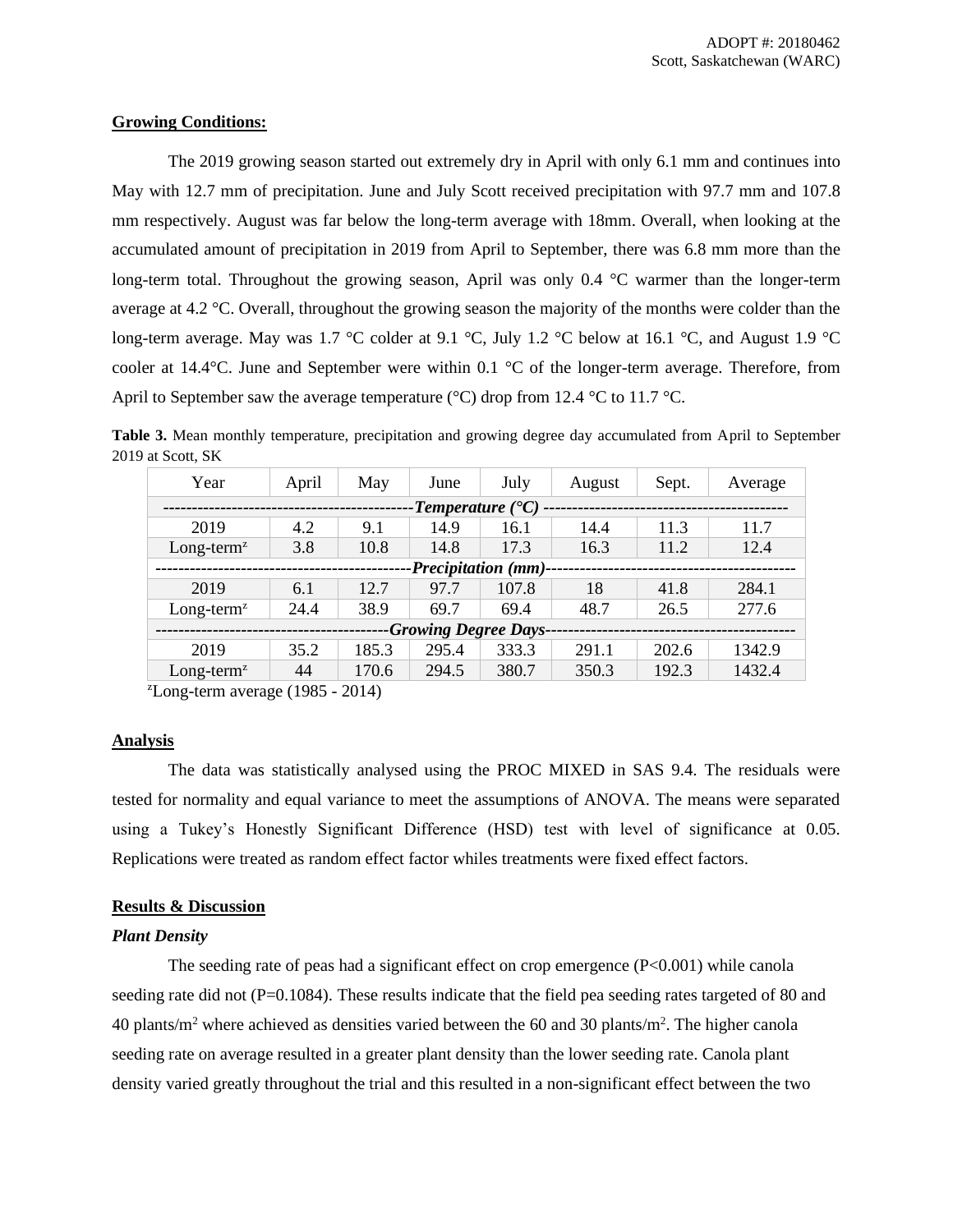seeding rates (Figure 1). The variability in canola emergence is likely attributed to three factors: (1) the canola was seeded deeper than normal (1 inch) to ensure that the field peas were seeded at an acceptable depth, (2) the field was rolled following seeding to aid in harvesting the field peas, 3) the dry spring conditions restriction canola germination. These factors likely caused poor canola emergence throughout the trial.



Figure 1. Comparison of canola plant density when seeded at 54 seeds/m<sup>2</sup> and 32seeds/m<sup>2</sup> at Scott, SK in 2019.

#### *Disease Ratings*

Canola disease ratings were conducted prior to the fungicide applications; however, disease pressure was low (< 20%) and did not result in any significant responses. Disease ratings conducted one week after application indicated that the unsprayed treatments had a slightly higher (19%) disease pressure compared to the sprayed treatments. Disease ratings two weeks after application indicated that the disease pressure increased by 47% in the unsprayed treatments compared to the sprayed treatments. The canola monocrop treatments had two of the three lowest canola disease ratings at both one and two weeks after the fungicide application. One week after the fungicide application the canola monocrop had the same disease pressure with or without a fungicide application (5%). Intercropped pea and canola treatments tended to have a higher disease pressure than the canola monocrops at both disease ratings (Figure 2).

The highest pea disease pressure recorded occurred two weeks after the fungicide application with a pea seeding rate of 80 plants/  $m^2$ , canola seeding rate of 53 plants/  $m^2$  and without a fungicide application. This treatment had the same amount of disease as the treatment with a pea seeding rate of 80 plants/ $m^2$ , canola seeding rate of 0 plants/ $m^2$  and no fungicide applied. Therefore, the presence of canola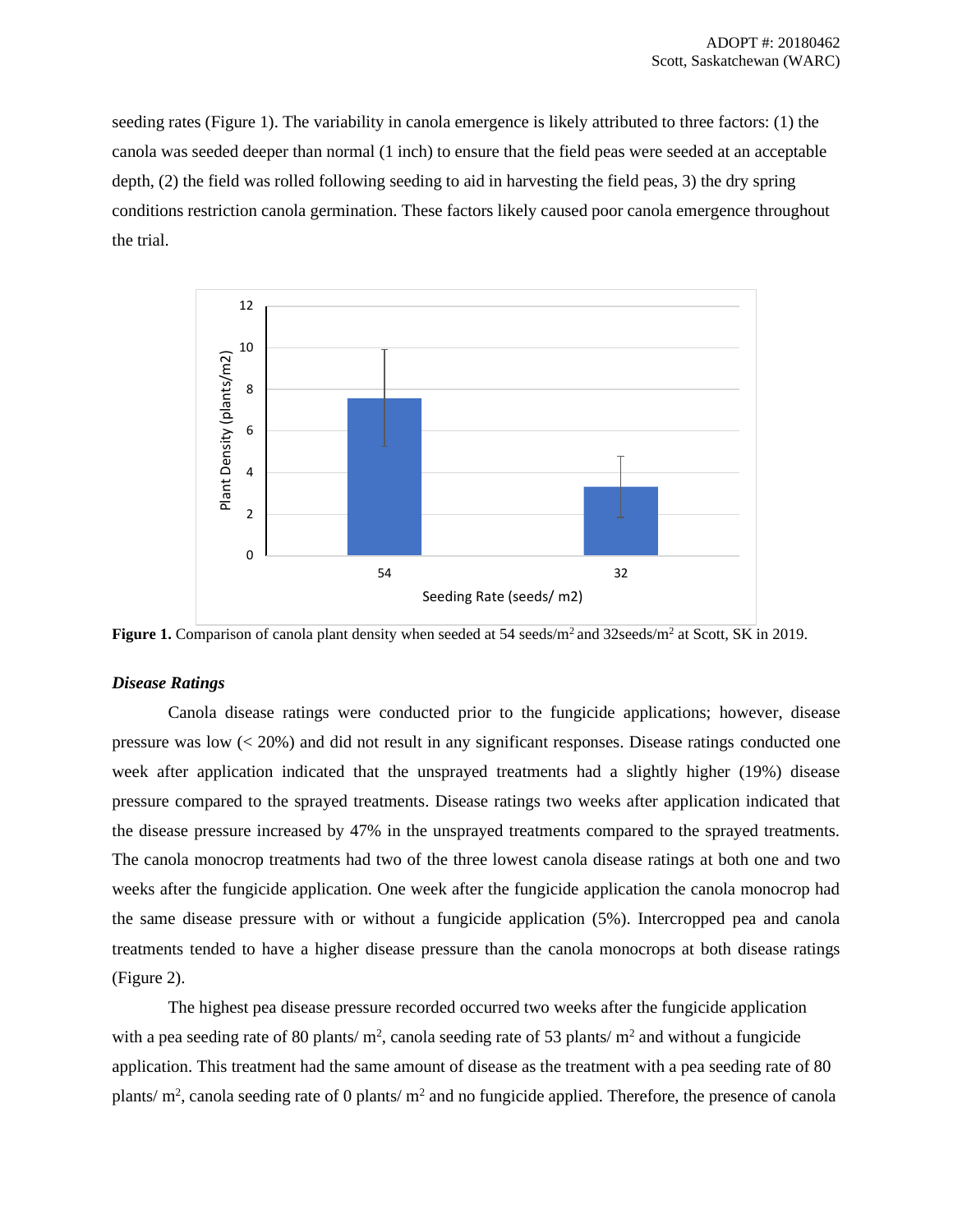had little effect on the pea disease pressure (Figure 3).

The level of disease present was largely influenced by the field pea seeding rate (P<0.001) at all three disease ratings timings. The three disease ratings for peas with the seeding rate of 80 plants/ $m<sup>2</sup>$ consistently resulted in higher disease ratings when compared to 40 plants/ $m^2$ . Pea disease was the highest in four out of the six treatments with the seeding rate of 80 seeds/ $m<sup>2</sup>$  prior to fungicide application (Figure 3). One week after the fungicide application the pea seeding rate of 80 plants/ $m^2$  resulted in the highest pea disease ratings in five out of the six treatments with the highest disease pressures. Lastly, two weeks after the fungicide application all six treatments with a pea seeding rate of 80 plants/ $m<sup>2</sup>$  had the highest disease pressures compared to 40 plants/ $m^2$ .

Seeding rate may affect disease severity in pea crops through its impact on canopy density. The lower, dense pea canopy is especially susceptible to disease development as humidity levels are higher in the lower canopy due to restricted air flow. This slows the rate of evaporation from the leaf surfaces and increases the amount of water vapour within the canopy. As a result, humidity levels and seeding rates are major influences on the rate of disease development (Roger et al. 1999). Additionally, higher seeding rates may also increase competition among plants and may reduce stem diameter in a dense canopy. A lesion on a thin stem may restrict water and nutrient transport more so than on a thick stem. Thin stems may be more subject to lodging which, in turn, allows for more rapid disease development (Wang 1998).

Intercropping canola with peas was believed to reduce the amount of disease development in peas, in particular with soil borne disease that spread during heavy rainfall. The lodged plants are more susceptible to disease whereas intercropping with canola allows the peas to remain upright and protected from disease development. Additionally, the canopy should dry out more easily between rain fall incidents. This added benefit associated with intercropping was not reported within this study, as the highest disease was reported with the high rates of canola and peas and peas seeded alone without a fungicide applied.

One management factor that may effectively manage disease is a fungicide application, however, seeding rate may influence fungicide efficacy. A dense canopy can reduce the penetration of foliar applied fungicides to the lower levels where disease severity is highest. Seeding rate did influence fungicide efficacy as the higher pea seeding rate had 17% more disease than the lower seeding rate. However, the fungicide application in general did slightly reduce the overall disease pressure, regardless of seeding rate, compared to the unsprayed intercrop and mono-cropped peas. Overall, when considering disease management in an intercropping system, a fungicide should be utilized regardless of canola seeding rate to ensure a healthy plant stand.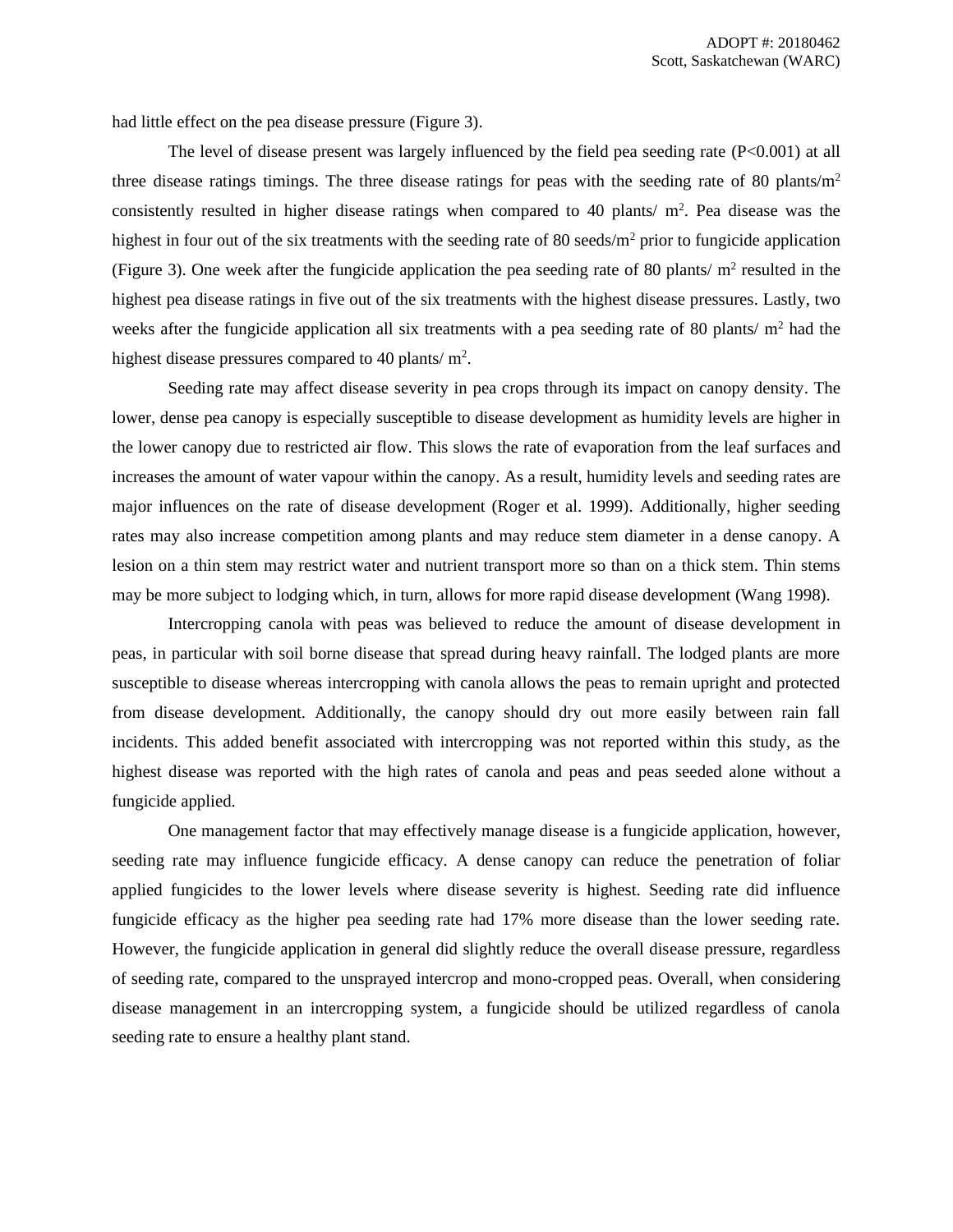

Figure 2. Disease rating pressure (%) on canola seeded as a mono-crop and intercropped with canola at a high canola seeding rate (53 seeds/m<sup>2</sup>) and low canola seeding rate  $(32 \text{ seeds/m}^2)$  with and without fungicide application in Scott, SK in 2019



Figure 3. Disease rating pressure (%) on field peas seeded as a mono-crop and intercropped with canola at a high pea seeding rate (80 seeds/m<sup>2</sup>) and low pea seeding rate  $(40 \text{ seeds/m}^2)$  with and without fungicide application in Scott, SK in 2019.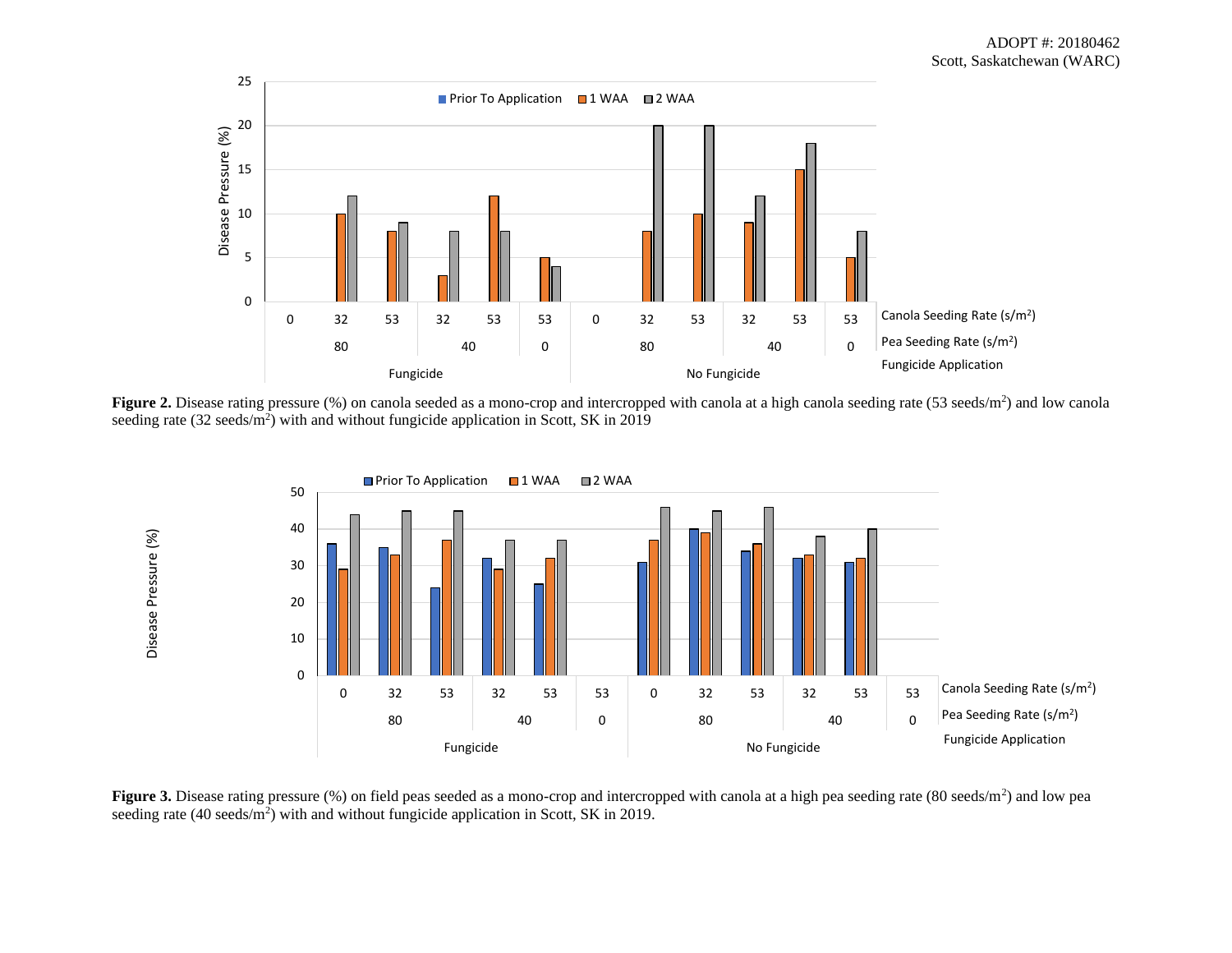#### *NDVI*

NDVI ratings were conducted using a handheld Greenseeker at the two to three leaf stage and four to six leaf stage in canola. At both stages, the seeding rates had a significant effect on NDVI (P<0.0001). The highest NDVI recorded at the two to three leaf stage occurred four out of the six treatments with a pea seeding rate of 80 plants/m<sup>2</sup>. Similarly, when NDVI was conducted at the four to six leaf stage, the six highest NDVI ratings had a pea seeding rate of 80 plants/m2. At both leaf stages the canola monocrop treatments had the lowest NDVI, which correlates to the thinner plant stand seen from the drought. When NDVI was conducted at both leaf stages there was no consistency between the canola seeding rate of 32 or 53 plants/m<sup>2</sup> and the fungicide application was applied later in the growing season so therefore had no effect on NDVI.

In general, the highest NDVI was recorded with a pea seeding rate of 80 plants/ $m<sup>2</sup>$  at the 2-3 and 4-6 leaf stage. At both leaf stages the canola monocrop treatments had the lowest NDVI, which correlates to the thinner plant density from the drought and poor emergence. The fungicide application was applied later in the growing season so therefore had no effect on NDVI.



Figure 4. Comparison NDVI ratings at the early stage (2-3 leaf) and the late stage (4-6 leaf) regarding pea and canola seeding rates (plants/ $m<sup>2</sup>$ ) in Scott, SK in 2019.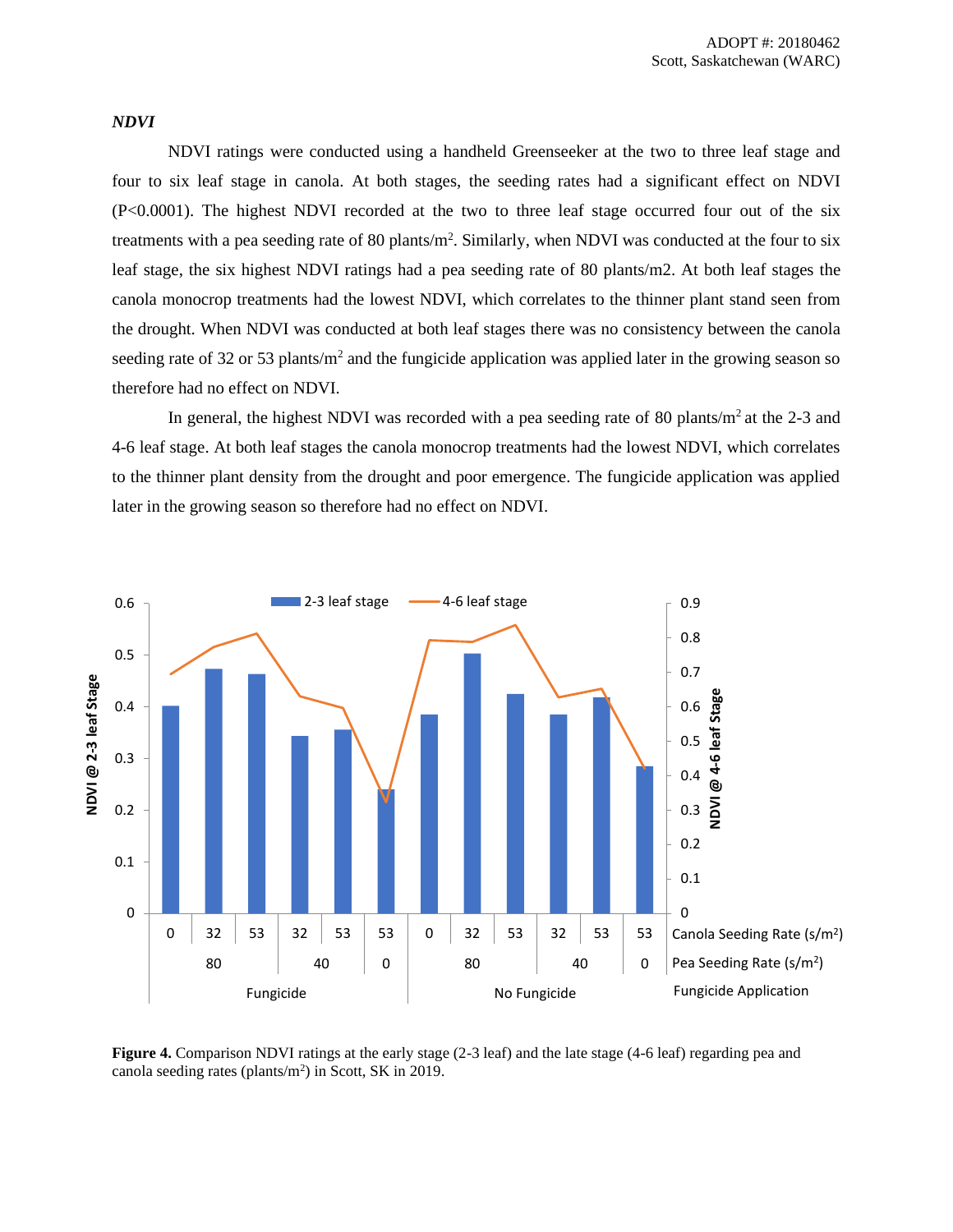#### *Yield*

The two highest yields of 83 bu/ac (5571.6 kg/ha) and 82.3 bu/ac (5525.7 kg/ha) occurred at the high pea seeding rate (80 seeds/m<sup>2</sup>) intercropped with canola at 53 plants/m<sup>2</sup> and 32 plants/m<sup>2</sup> with a fungicide application, respectively. Peas seeded as a monocrop had a similar yield of 80.1 bu/ac (5374.4 kg/ha) the with a fungicide application. A substantial drop in yield occurred at 74.9 bu/ac (5025.9 kg/ha) with the field pea monocrop without a fungicide application. Fungicide application averaged over field pea seeding rates resulted in a 6 bu/ac yield gain compared to the unsprayed peas. The lowest pea yields occurred with the seeding rate of 40 seeds/ $m<sup>2</sup>$  with an average yield reduction of 41% compared to the higher seeding rate. Fungicide applications has a lesser effect on the lower pea seeding rates, however, a 5 bu/ac gain occurred when a fungicide was applied compared to when no fungicides were applied.

The two highest canola yields occurred when canola was seeded as a monocrop at the highest seeding rate of 53 seeds/m<sup>2</sup>. The highest yield of 31.5 bu/ac  $(2117.4 \text{ kg/ha})$  occurred when no fungicide was applied and a slightly lower yield of 27.1 bu/ac (1821.8 kg/ha) when a fungicide was applied. The effect of fungicide on canola was inconsistent and did not influence canola yield. The low seeding rate of  $32$  seeds/ $m<sup>2</sup>$  resulted in the lowest yields, regardless of the intercrop combination (Figure 5).



**Figure 5.** Comparing the yield (bu/ac) of field pea and canola seeding rates seeded as an intercrop and monocrop at two different seeding rates of field pea at 80 vs. 40 seeds/ $m^2$  and canola at 53 vs. 32 plants/ $m^2$  with and without a fungicide application in Scott, SK in 2019.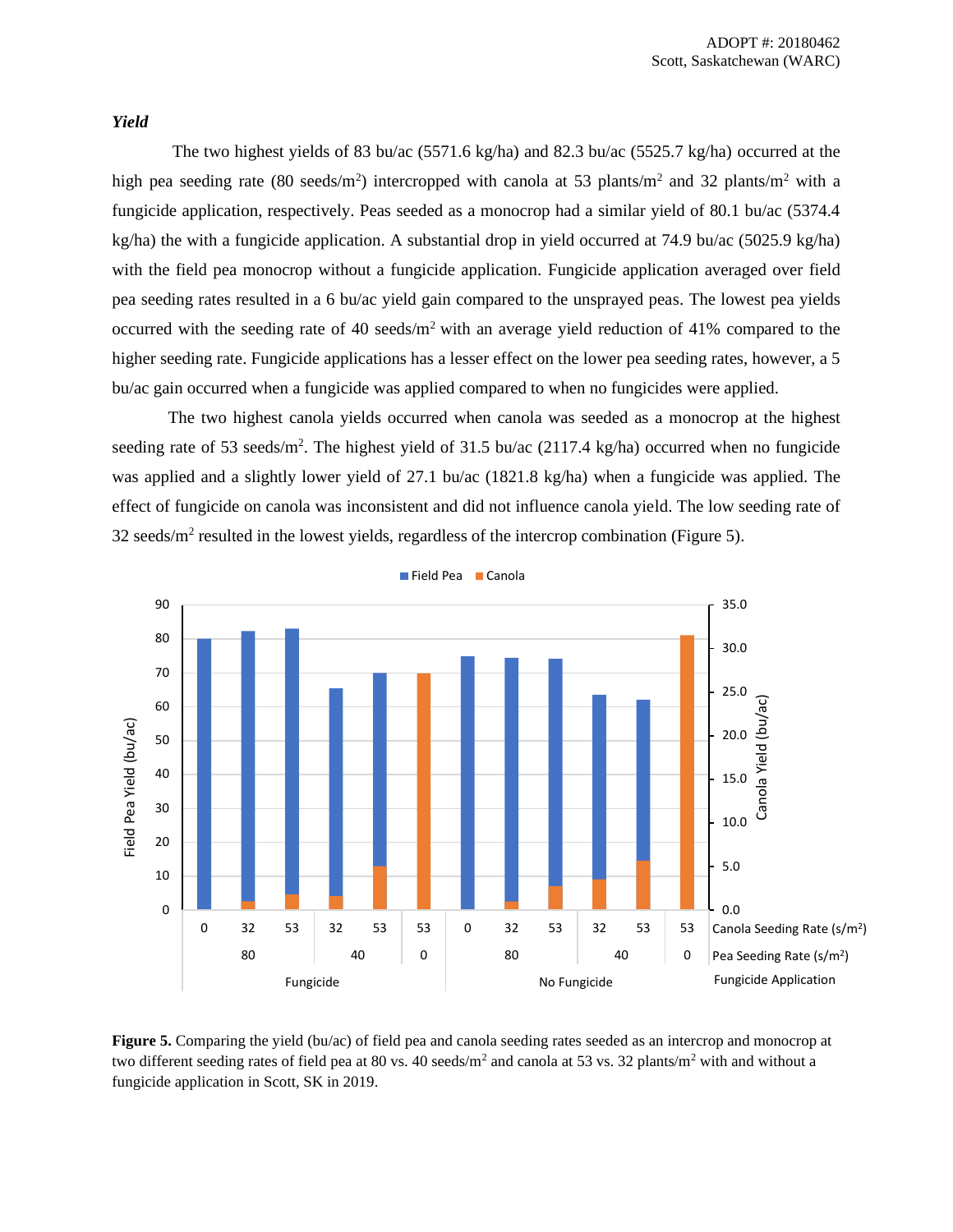The results coincide with several studies (Gan et al. 2002; Johnston et al. 2002; Grenkow et al. 2014) in which a lower pea seeding rate typically results in a reduced yield. Gan et al. (2002) reported that optimum dryland pea plant density is  $65-70$  plants/m<sup>2</sup> when grown in southwestern Saskatchewan on wheat stubble. Johnston et al.  $(2002)$  found that field pea yield was optimized at 80 plants/ $m<sup>2</sup>$  (108) seeds/m<sup>2</sup>) and yields dropped significantly at populations below 50 plants m $\beta$ . Grenkow et al. (2014) found that seeding rate was the most dominant factor influencing field pea yields and that plant densities below the current recommendation of 75-85 plants/ $m^2$  resulted in yield reductions up to 7 bu/ ac. Based on these results, whether field peas are grown as an intercrop or monocrop, the pea seeding rate should remain close to the recommended rate of 75 to 85 plants/ $m<sup>2</sup>$  or slightly below. Dropping the seeding rate to 40 plants/m<sup>2</sup> will reduce the pea yield and result in large field gaps if the canola does not establish.

The canola yield when seeded as a monocrop was the highest with and without fungicide. Canola seeded as an intercrop was unsuccessful at both the high and low seeding rates. The low canola seeding rate resulted in a plant density too low for the crop to effectively become established and compete with the field peas as crop densities ranged between 1.5 to 4 plants/ $m<sup>2</sup>$ . This very low density resulted in very low yield. The canola yield ranged between 1 and 3.5 bu/ ac when intercropped with field peas. The high  $(54 \text{ seed/m}^2)$  canola seeding rate resulted in a variable establishment with densities ranging between 5 and 9 plants/m<sup>2</sup>. Establishment was better for the higher seeding rate compared to the lower seeding rate; however, canola yield was still low with a range of 1.8 to 5.7 bu/ac. Overall, the cost of the seed and time required to seed this intercrop would likely outweigh the return on profits.

As canola emergence was very low and variable throughout this study it is difficult to accurately assess the correct seeding rate required for a canola and pea intercrop. What can be learned is that when an intercrop is used, the reliance on canola to reduce disease pressure is not sufficient and a fungicide should be utilized to protect yields. Additionally, that the lowest seeding rate of field peas and canola were not successful in both the monocrop or intercrop. When considering intercropping a higher rate of one crop should be utilized in case emergence of the secondary crop is poor.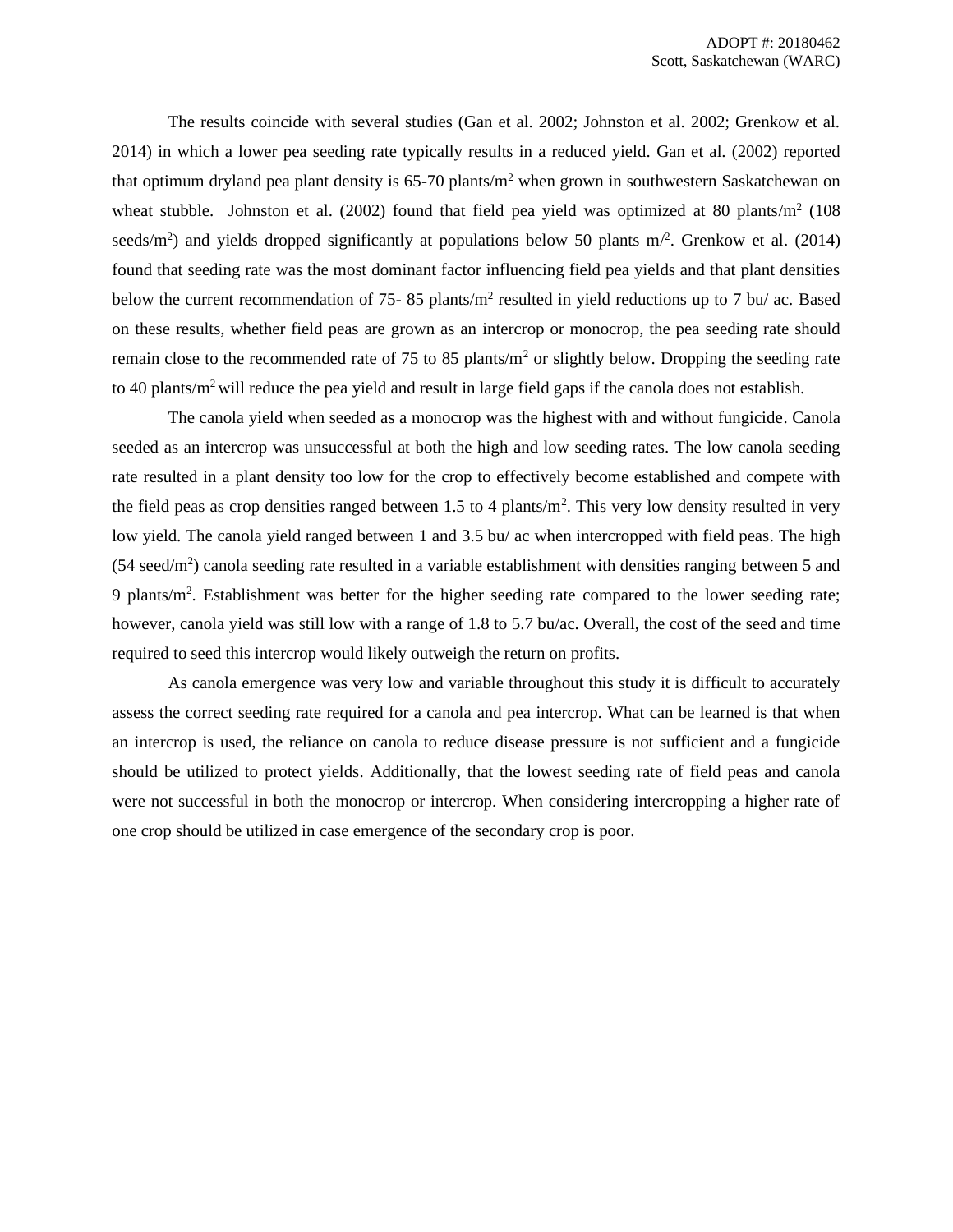|                | Pea<br>Emergence | Canola<br>emergence |                | Pea Disease Ratings |                |          | <b>Canola Disease Ratings</b> |                |            | <b>NDVI</b>       | Pea Yield |       | Canola Yield |       |
|----------------|------------------|---------------------|----------------|---------------------|----------------|----------|-------------------------------|----------------|------------|-------------------|-----------|-------|--------------|-------|
| <b>TRT</b>     | plants/m2        | plants/m2           | Prior          |                     |                | Prior    |                               |                | $2-3$ leaf | $\sqrt{4-6}$ leaf | kg/ha     | bu/ac | kg/ha        | bu/ac |
|                | 69.6             | NA                  | 36             | 29                  | 44             | $\Omega$ | $\Omega$                      | $\Omega$       | 0.4022     | 0.6951            | 5374.4    | 80.1  | $0.0\,$      | 0.0   |
| $\overline{2}$ | <b>NA</b>        | 8.3                 | 35             | 33                  | 45             | $\Omega$ | 10                            | 12             | 0.2405     | 0.3228            | 0.0       | 0.0   | 1821.8       | 27.1  |
| 3              | 64.7             | 4.6                 | 24             | 37                  | 45             | $\Omega$ | 8                             | 9              | 0.4636     | 0.8131            | 5571.6    | 83.0  | 120.3        | 1.8   |
| $\overline{4}$ | 66.1             | 4.9                 | 32             | 29                  | 37             | $\Omega$ | 3                             | 8              | 0.4737     | 0.7741            | 5525.7    | 82.3  | 68.1         | 1.0   |
| 5              | 38.4             | 7.6                 | 25             | 32                  | 37             | $\Omega$ | 12                            | 8              | 0.3562     | 0.597             | 4697.7    | 70.0  | 338.8        | 5.0   |
| 6              | 33.9             | 2.9                 | $\Omega$       | $\Omega$            | $\overline{0}$ | $\Omega$ | 5                             | $\overline{4}$ | 0.3437     | 0.6311            | 4390.8    | 65.4  | 109.2        | 1.6   |
| $\mathbf{r}$   | 66.7             | <b>NA</b>           | 31             | 37                  | 46             | $\Omega$ | $\Omega$                      | $\overline{0}$ | 0.3857     | 0.7937            | 5025.9    | 74.9  | $0.0\,$      | 0.0   |
| 8              | <b>NA</b>        | 10.8                | 40             | 39                  | 45             | $\Omega$ | 8                             | 20             | 0.2851     | 0.4206            | 0.0       | 0.0   | 2117.4       | 31.5  |
| 9              | 65.9             | 5.1                 | 34             | 36                  | 46             | $\Omega$ | 10                            | 20             | 0.425      | 0.8377            | 4979.0    | 74.2  | 184.3        | 2.7   |
| 10             | 57.6             | 1.4                 | 32             | 33                  | 38             | $\Omega$ | $\mathbf Q$                   | 12             | 0.5033     | 0.7885            | 4996.1    | 74.4  | 65.4         | 1.0   |
| 11             | 33.4             | 8.8                 | 31             | 32                  | 40             | $\Omega$ | 15                            | 18             | 0.4185     | 0.6526            | 4169.1    | 62.1  | 380.4        | 5.7   |
| 12             | 46.5             | 3.9                 | $\overline{0}$ | $\overline{0}$      | $\overline{0}$ | $\Omega$ | 5                             | 8              | 0.3858     | 0.6278            | 4266.1    | 63.6  | 237.0        | 3.5   |

**Table 4.** Comparison of each treatment regarding emergence, disease ratings, NDVI and yields on the trial "Peaola vs. Mono-Crop Seeding Rates" in Scott, SK in 2019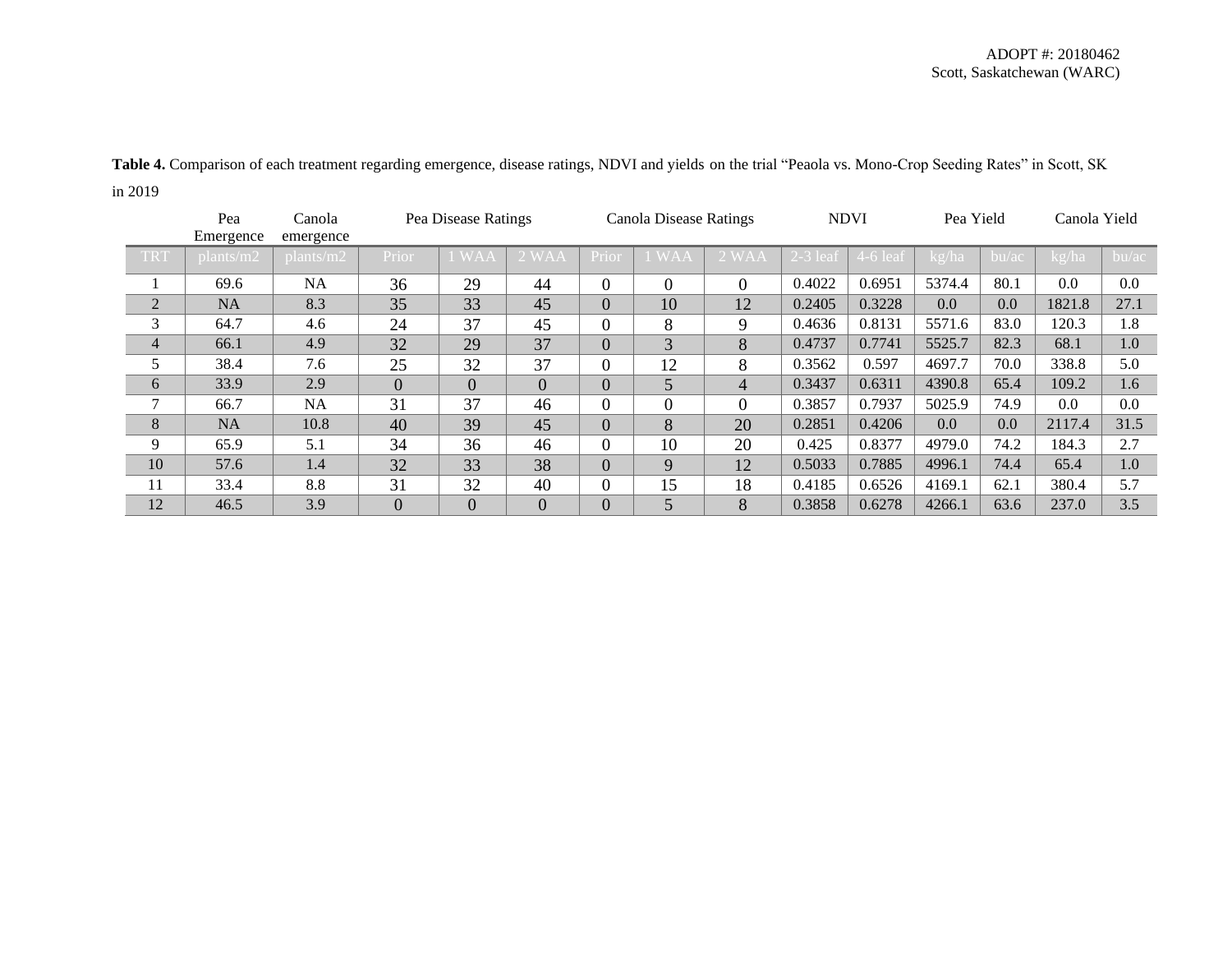#### **Conclusions and Recommendations**

The results indicate that the field pea seeding rates targeted of 80 and 40 plants/ $m<sup>2</sup>$  where achieved as crop densities varied between the 60 and 30 plants/ $m<sup>2</sup>$ . The higher canola seeding rate on average resulted in a greater plant density than the lower seeding rate. Canola plant density varied greatly throughout the trial and in general had poor emergence due to seeding and environmental constraints. The application of a fungicide reduced disease pressure in peas and resulted in a 6 bu/ac yield gain compared to the unsprayed peas. The lowest pea yields occurred with the seeding rate of 40 seeds/m<sup>2</sup> with an average yield reduction of 41% compared to the higher seeding rate. Fungicide application has a lesser effect on the lower pea seeding rates, however, a 5 bu/ac gain occurred when a fungicide was applied compared to when no fungicides were applied. The disease levels in canola were relatively low (<20%) prior to application but 2 WAA there was a 47% increase in disease pressure in the unsprayed treatments compared to the sprayed. Alternatively, disease pressure within the field peas were strongly related to seeding rates. Throughout the three disease rating timings for field peas the seeding rate of 80 plants/m<sup>2</sup> consistently resulted in higher disease pressure compared to 40 plants/m<sup>2</sup>. Seeding rate may affect disease severity in pea crops through its impact on canopy density. The lower, dense pea canopy is especially susceptible to disease development as humidity levels are higher in the lower canopy due to restricted air flow. Intercropping canola with peas was speculated to reduce the amount of disease development in peas, as the canola improves canopy air flow and reduces lodging. These two factors should reduce disease development, however, the monocrop and intercropped peas had similar disease levels. Although intercropping did not influence disease pressure in peas, it may have improved pea yields. The two highest yields of 83 bu/ac and 82.3 bu/ac occurred at the high pea seeding rate (80 seeds/m<sup>2</sup>) intercropped with canola at 53 plants/ $m^2$  and 32 plants/ $m^2$  with a fungicide application. The third highest yield was achieved as a pea monocrop with a yield of 80 bu/ac. The two highest canola yields occurred when canola was seeded as a monocrop at the highest seeding rate of 53 seeds/m<sup>2</sup> with and without a fungicide application. The low seeding rate of  $32$  seeds/m<sup>2</sup> resulted in the lowest yields, regardless of the intercrop combination. In general, canola seeded as an intercrop was unsuccessful at both the high and low seeding rates. The low canola seeding rate resulted in a plant density too low for the crop to effectively become established and compete with the field peas as crop densities ranged between 1.5 to 4 plants/ $m<sup>2</sup>$ . This very low density resulted in yields between 1 and 3.5 bu/ ac. The high (54 seed/m<sup>2</sup>) canola seeding rate resulted in a variable establishment with densities ranging between 5 and 9 plants/m<sup>2</sup>. Establishment was better for the higher seeding rate compared to the lower seeding rate; however, canola yields were still low with a range of 1.8 to 5.7 bu/ac. The cost of the seed and time required to seed this intercrop may outweigh the return on profits. However, for producers interested in an intercrop, a seeding rate of 80 plants/m<sup>2</sup> for peas, 5 plants/m<sup>2</sup> for canola with a fungicide application is a great starting point.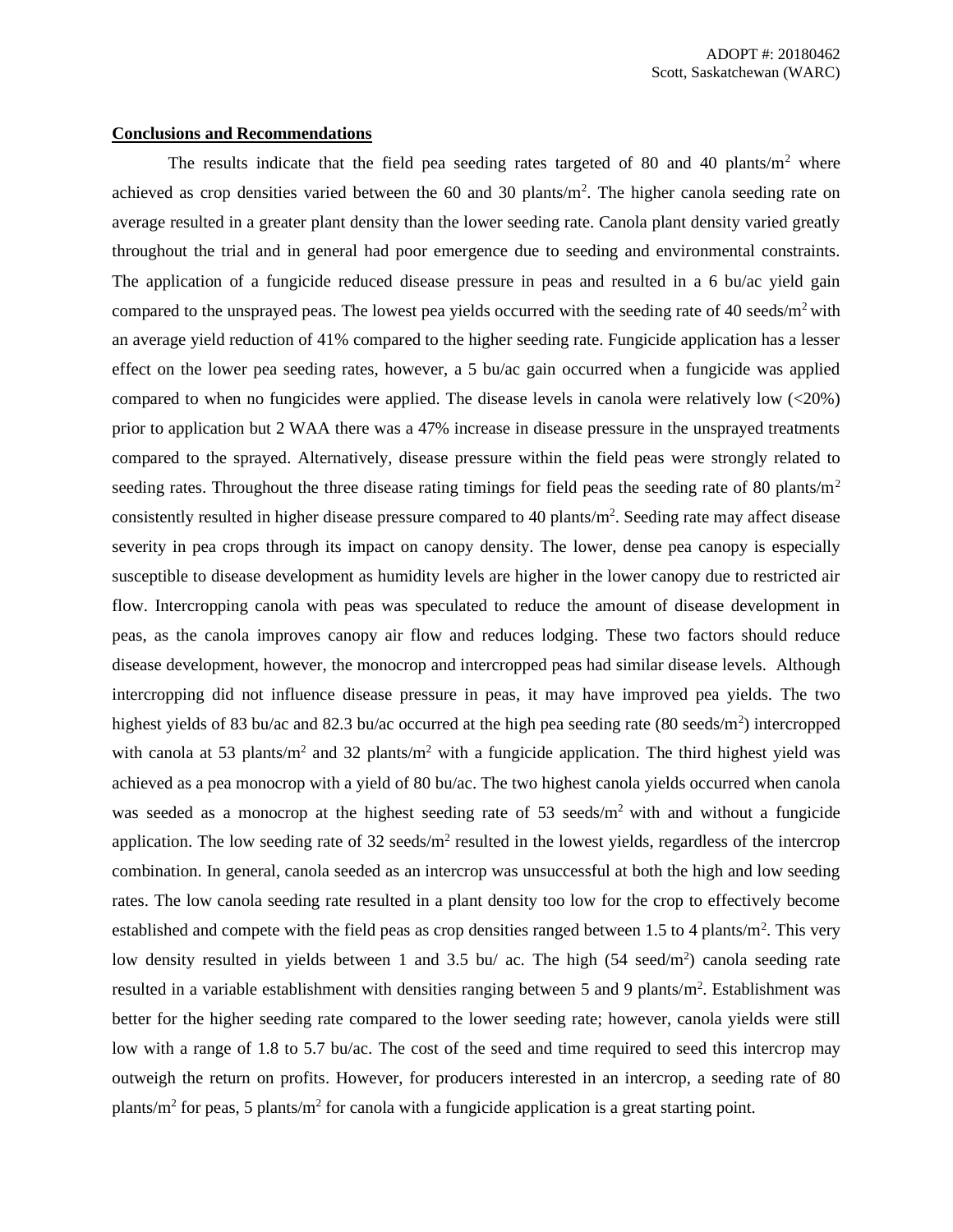## **Supporting Information**

## **Acknowledgements**

Financial support was provided by the Agricultural Demonstration of Practices and Technologies (ADOPT) initiative under the Canada-Saskatchewan Canadian Agricultural Partnership (CAP) bi-lateral agreement. The Saskatchewan Ministry of Agriculture will be acknowledged in any written or oral presentations which may arise regarding this study. We would like to acknowledge Herb Schell and our summer staff, Keanna Svendsen-Striga, Jocelyn Leidl and Haile Wangler, for their technical assistance with project development and implementation for the 2019 growing season. This report will be distributed through WARC's website and included in WARC's and Agri-ARM annual reports.

## **Appendices**

## **Appendix A**

|                       | Product                     | Rate          | Date           |
|-----------------------|-----------------------------|---------------|----------------|
| <b>Fertilizer:</b>    |                             |               |                |
| <b>All treatments</b> | $0-15-0-10$                 |               | May $13th$     |
| Canola monocrop       | $80$ lb/ac                  |               |                |
| Pea monocrop          | 0 lb/ac                     |               |                |
| Peaola intercrop      | $40$ lb/ac                  |               |                |
| Variety:              |                             | $80$ seeds/m2 | May 18th       |
| Canola                | 45P70                       | $221$ lb/ ac  |                |
| Pea                   | Arbarth                     |               |                |
| <b>Fungicide</b>      | Priaxor (based on protocol) | 180 ml/ ac    | July $3rd$     |
| <b>Desiccation</b>    |                             |               |                |
| Canola monocrop       | Reglone ION                 | 0.83L/ac      | September 18th |
| Pea monocrop          | Reglone ION                 | 0.83L/ac      | September 23rd |
| Peaola intercrop      | Reglone ION                 | 0.83L/ac      | September 23rd |

**Table A1.** Agronomic and treatment application information during the growing season at Scott, 2019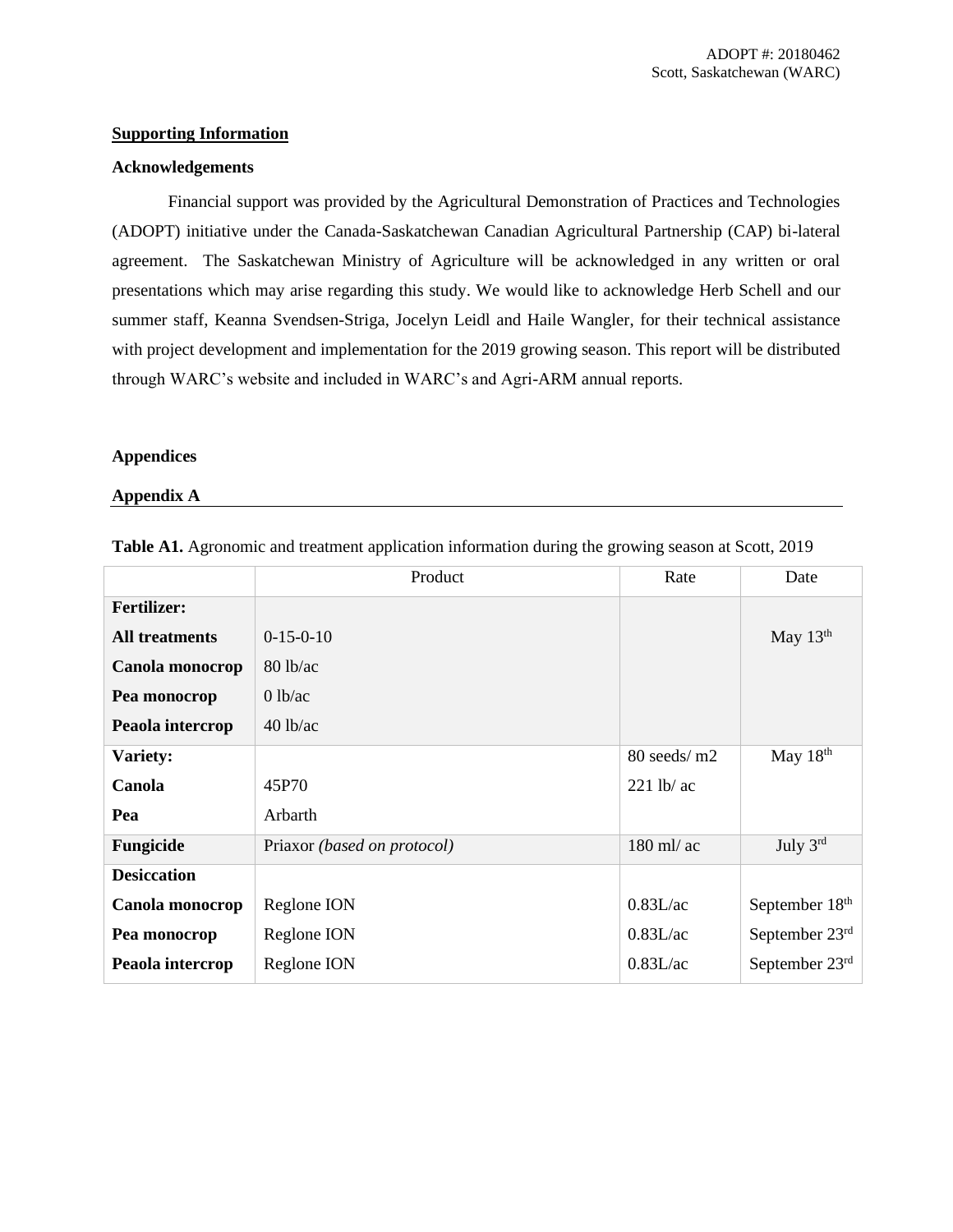## **Abstract**

#### **Abstract/Summary**

The objective of this trial was to evaluate how different seeding rates of pea and canola intercropped compare to their monocrops along with the effects of a fungicide application. The demonstration was arranged as a split-block design with four replicates and twelve treatments at Scott, SK 2019. The treatments consisted of intercropped field peas at a seeding rate of 80 and 40 plants/ $m<sup>2</sup>$  and canola seeded at 53 and 32 plants/m<sup>2</sup> and a monocrop of peas (80 plants/m<sup>2</sup>) and canola (53 plants/m<sup>2</sup>) with and without a fungicide application. The application of a fungicide reduced disease pressure in peas and resulted in a 6 bu/ac yield gain compared to the unsprayed peas. The lowest pea yields occurred with the seeding rate of 40 seeds/ $m<sup>2</sup>$  with an average yield reduction of 41% compared to the higher seeding rate. Fungicide applications has a lesser effect on the lower pea seeding rates, however, when fungicide was applied a 5 bu/ac yield gain occurred compared to the unsprayed. The disease levels in canola were relatively low (<20%) prior to application but 2 WAA there was a 47% increase in disease pressure in the unsprayed treatments compared to the sprayed. The presence of canola within the intercrop had little bearing on the overall disease pressure on the peas. Disease pressure within the field peas were strongly related to seeding rates ( $P < 0.0001$ ). Field peas seeded at 80 plants/ $m<sup>2</sup>$  consistently resulted in higher disease pressure (12%) compared to 40 plants/m<sup>2</sup>. The two highest yields of 83 bu/ac and 82.3 bu/ac occurred at the high pea seeding rate  $(80 \text{ seeds/m}^2)$  intercropped with canola at 53 plants/m<sup>2</sup> and 32 plants/m<sup>2</sup> with a fungicide application. The third highest yield was achieved as a pea monocrop with a yield of 80 bu/ac. Canola seeded as an intercrop at a lower and higher seeding rate had very low yields between 1 and 5.7 bu/ac. The cost of the seed and time required to seed this intercrop may outweigh the return on profits. However, for producers interested in an intercrop, a seeding rate of 80 plants/ $m<sup>2</sup>$  for peas, 5 plants/m<sup>2</sup> for canola with a fungicide application is a great starting point.

## *Extension Activities:*

This project was presented at the Scott Field Day that reached producers and industry personnel throughout the surrounding Wilkie, Landis, and Unity areas. Signs stating the objective of this demonstration with acknowledgement of the ADOPT program and the Saskatchewan Ministry of Agriculture were posted in front of the plots. A fact sheet will be generated and distributed on the WARC website as well as all Agri-ARM and WARC events to ensure the information will be transferred to producers.